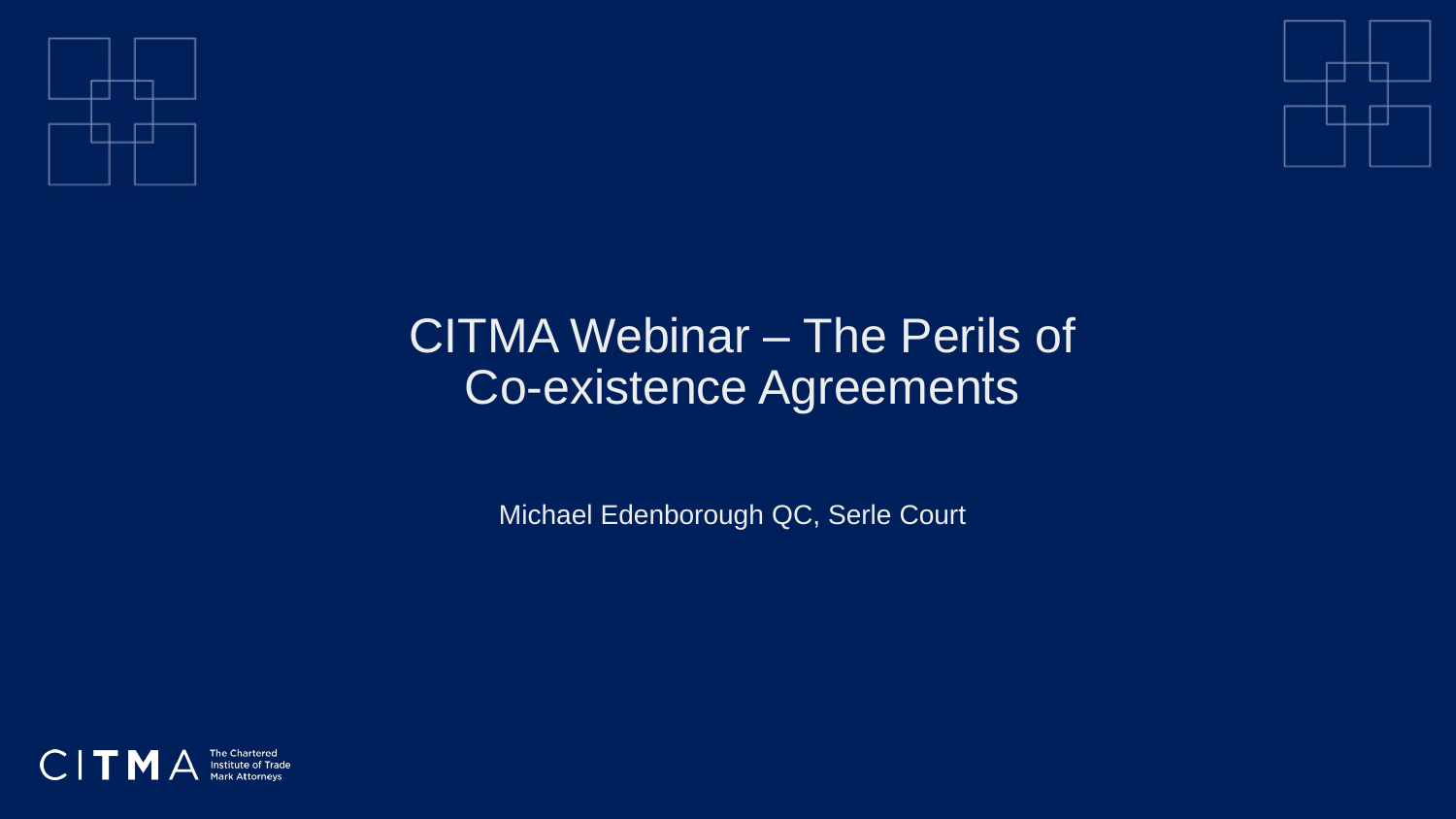■ often concluded to settle complex disputes – **but with a particular set of facts in mind** ■ **often concluded and then filed away** – **but issues may arise years later** ■ often should be very subtle – **but often patience / time is expiring / limited**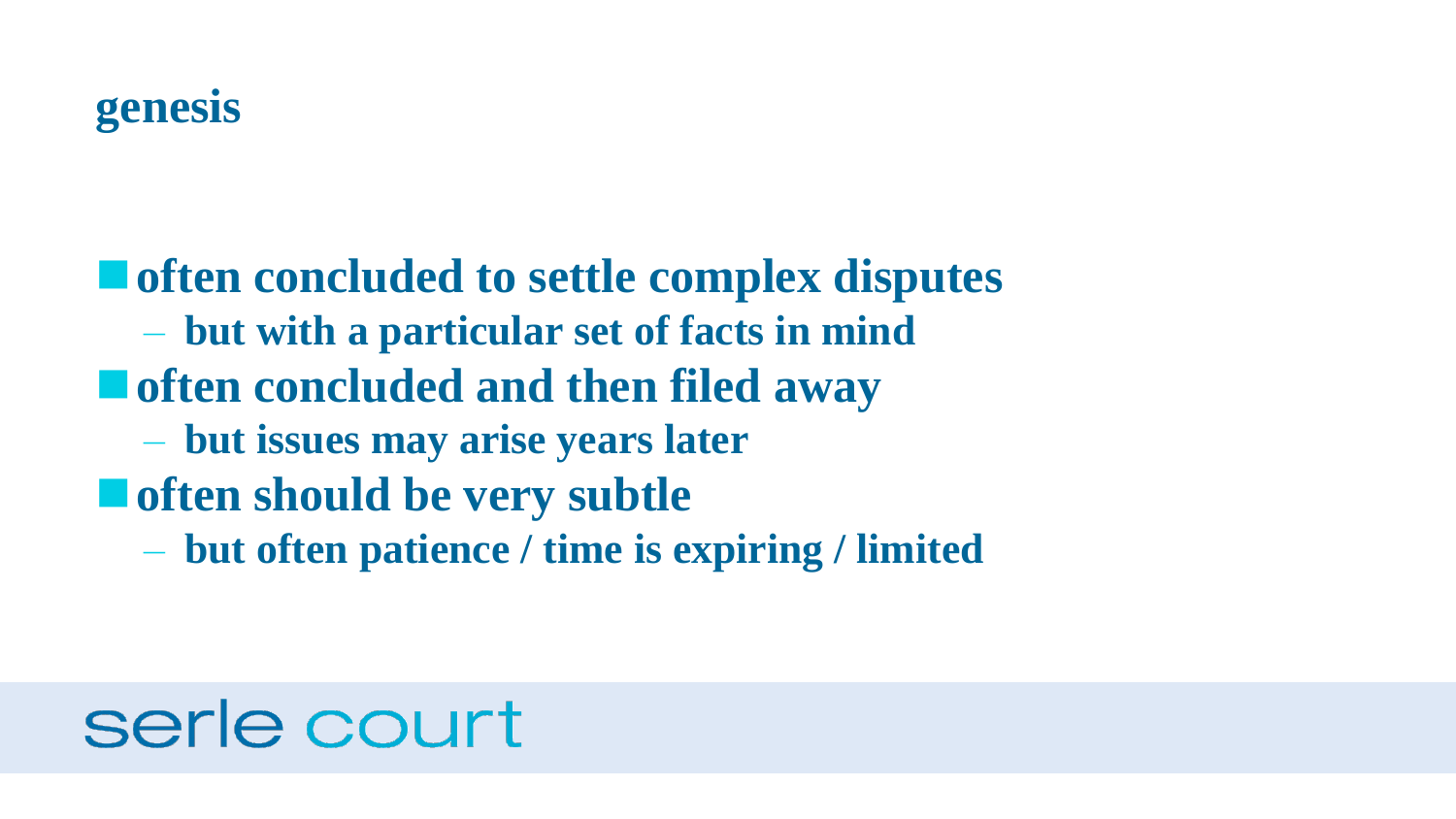#### **overall view**

- **UK IPO guidance 2 Dec 2008 Fact Sheet**
- co-existence agreements arise from there being a crowded market for goods **and services**
- same mark can be used without a problem, *e.g.* POLO
	- **maybe a conflict: LoC or unfair advantage, &c.**
	- **maybe avoid: geography, trade channels or product type**
- **response: ignore, litigate, compromise**
- **self determined rather than judicially imposed**
- **co-existence (live together)** vs separation (live apart)
- agreed peace but maybe a false dawn, *e.g.* 
	- **changing circumstances: territory / product / format**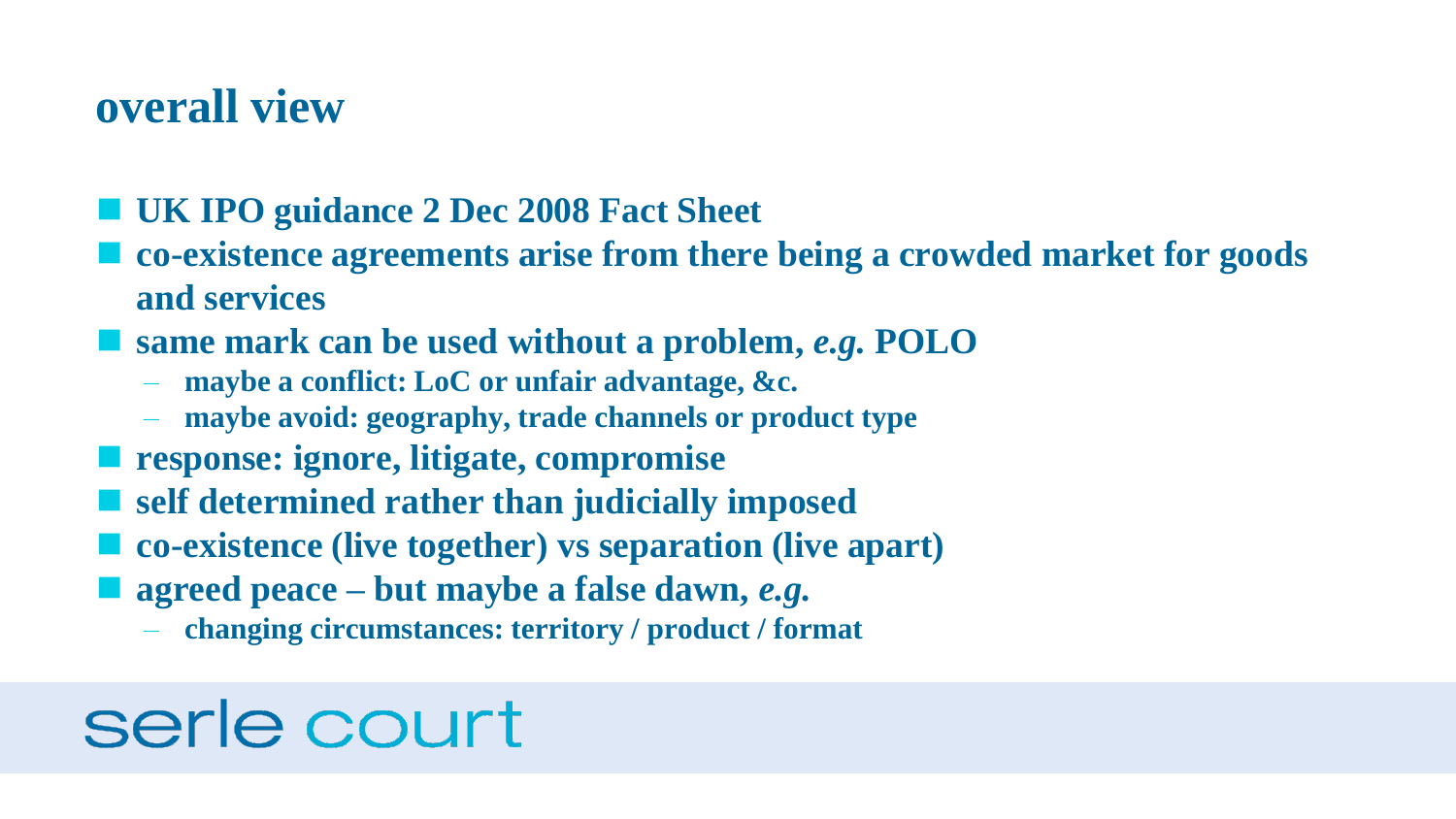#### **co-existence** *vs* **separation**

**■ not usually actual co-existence** 

- **rather, separation on agreed (detailed) terms** 
	- **by format of signs**
	- **goods / services (beware of ancillary gds, svs conflict)**
	- **distribution channels**
	- **geographically**
- but anti-competitive issues vs genuine concerns
- **and reduction in distinctiveness**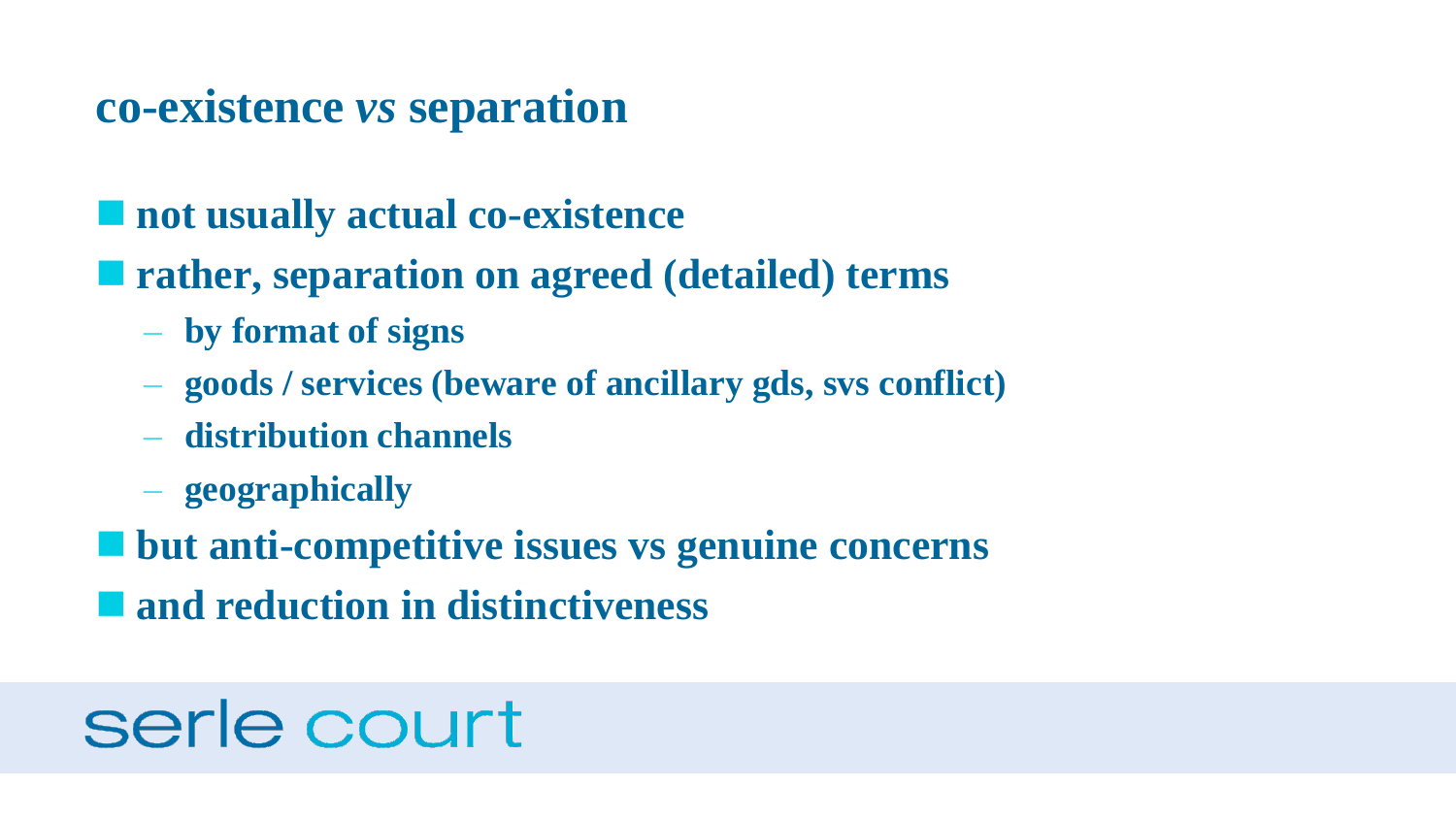## **parties**

## ■ **do they exist?**

- **trading names**
- **unincorporated**
- **dissolved**
- **■** correct party
	- **switched names**
	- **holder of relevant rights / doer of activities**
	- **capable of holding property**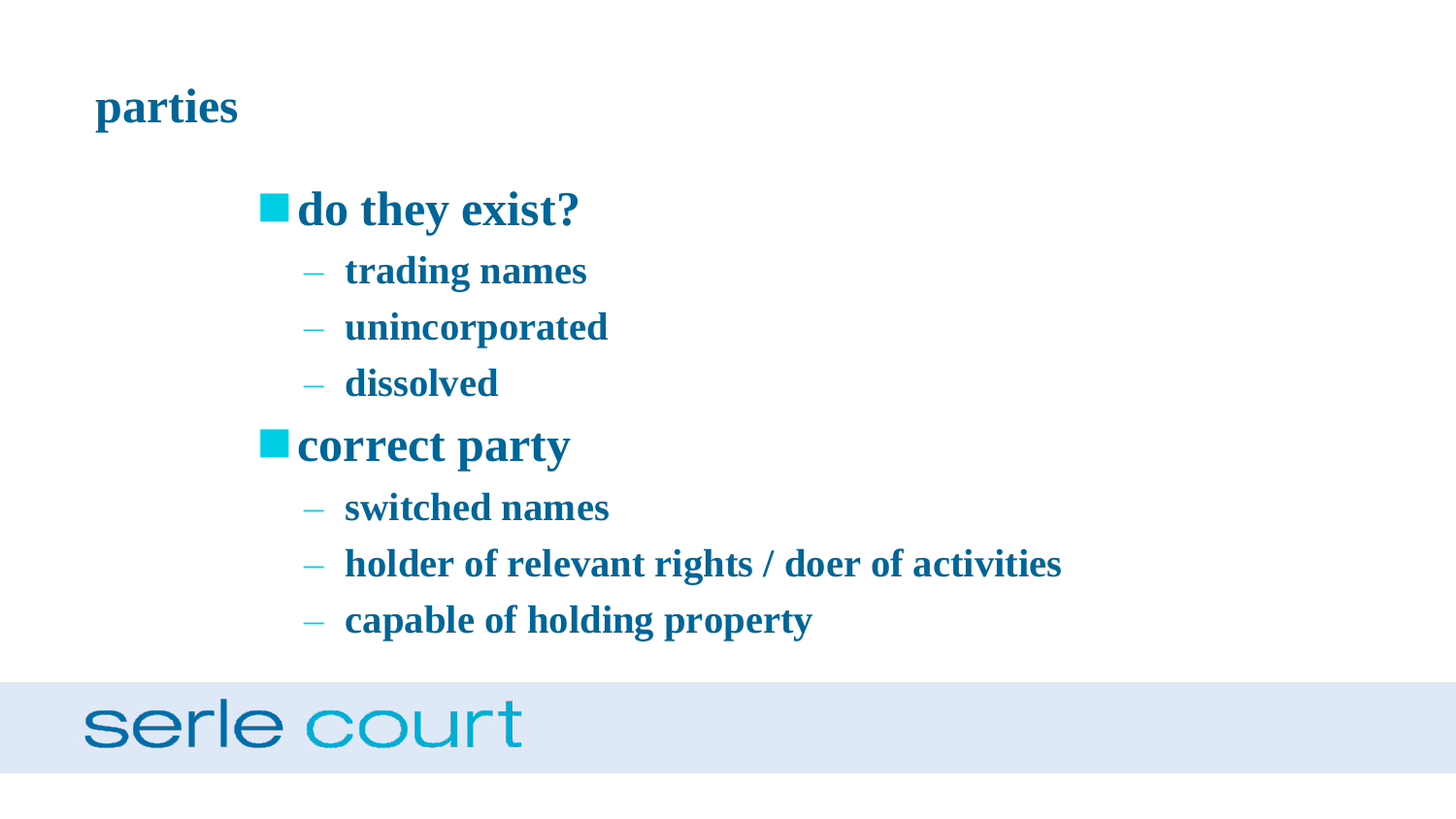**subsequent and other parties**

### ■heirs

- **corporate restructuring ■ forced insolvency**  $\blacksquare$  licensing **<u>■assignments</u>**
- ■**third parties**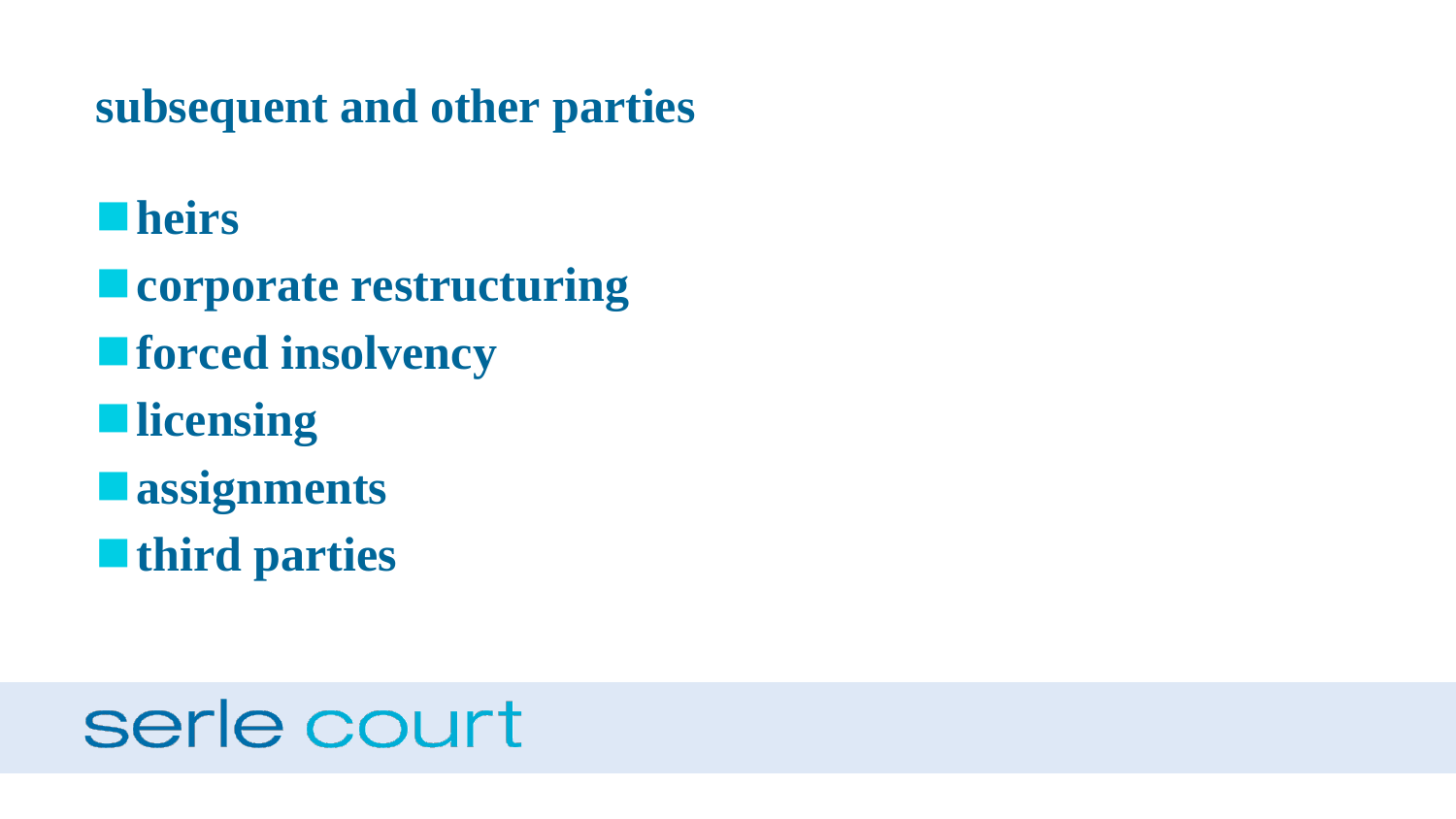## **type of agreement**

## ■**bare promise**

- **unenforceable at common law**
- **terminable on notice**

## ■**contract**

– **requires consideration, &c (Ch8, fn21)**

## ◼**deed**

- **in writing and executed as such (Ch8, fn20)**
- specific foreign requirements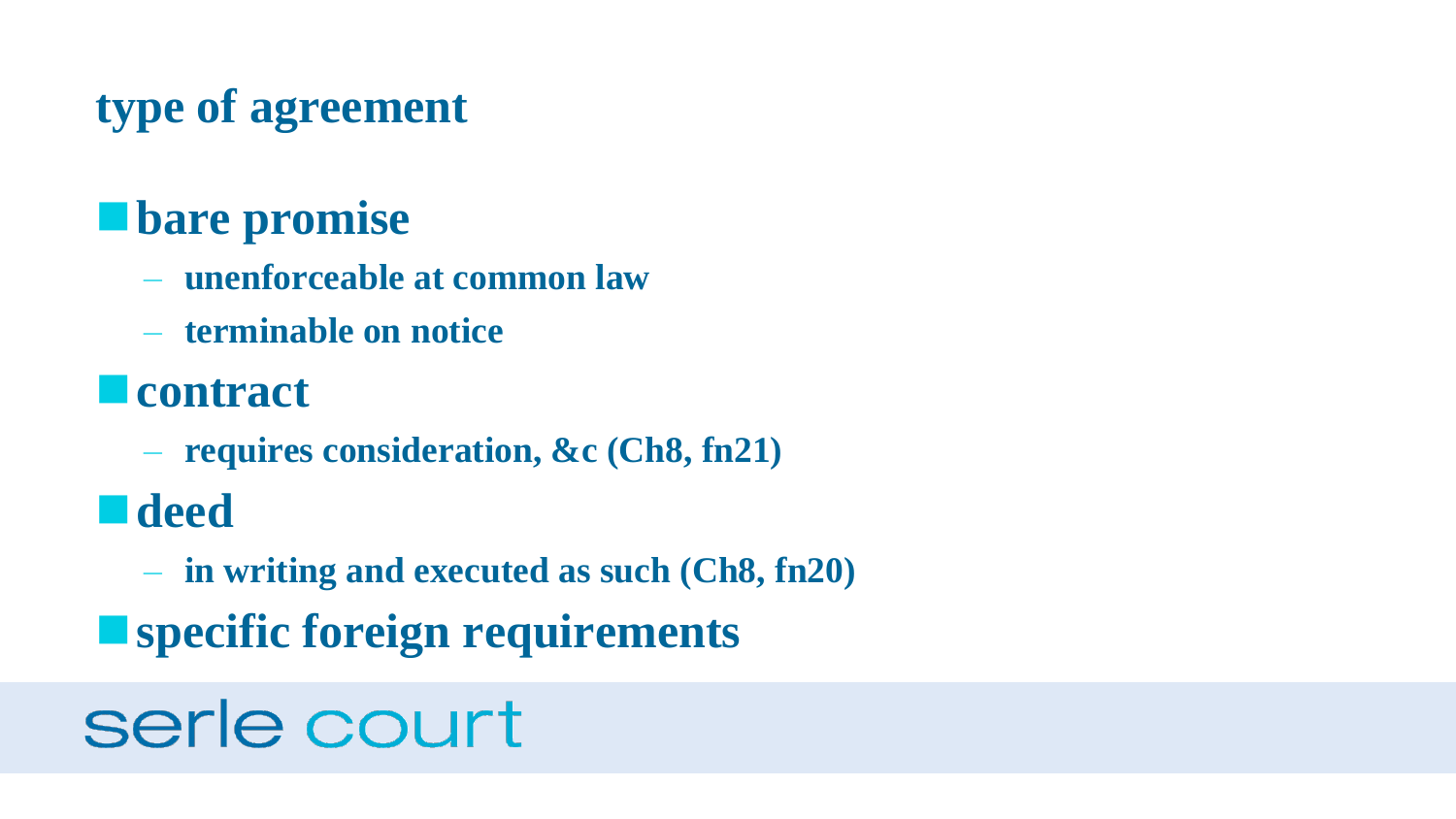## **property involved**

#### **■ trade marks**

- **UK, EU, foreign registrations, Brexit clones**
- **applications**
- other rights
	- **copyrights**
	- **designs rights (un/reg)**
	- **goodwill**
	- **domain names and gTLD (and variants)**
	- **pure permissions (***e.g.* **number plate, telephone №s.)**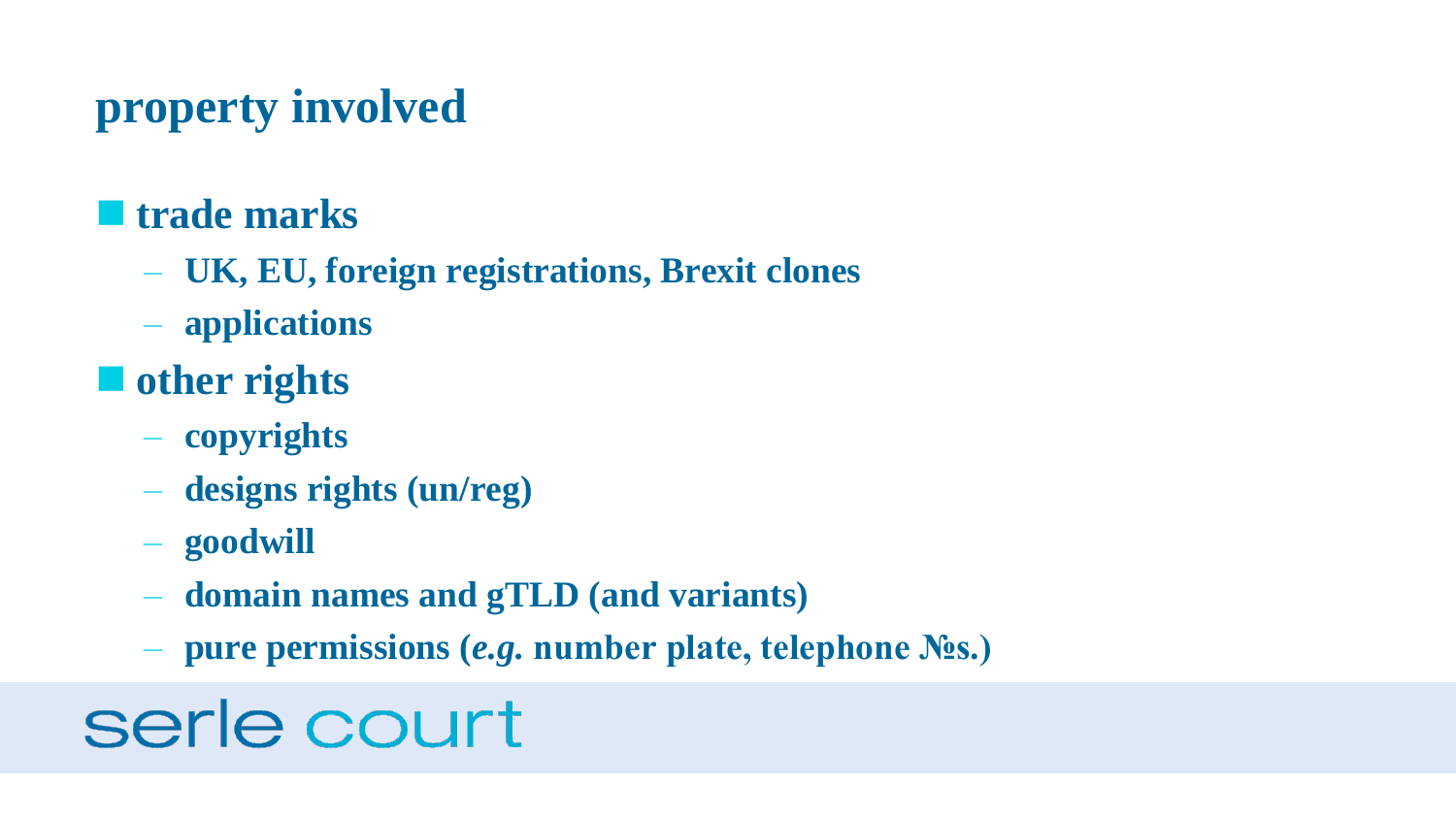### **rights, obligations and consequences**

#### ■ **full and partial title**

- **different warranties**
- other rights
	- **to sue and recover for past infringement**
	- **to bring oppositions / invalidations / cancellations**
	- **to bring revocations**
	- **to claim priority**
- undertakings not to sue / oppose / &c.
- **collateral asset compromised,** *i.e.* **cannot mortgage**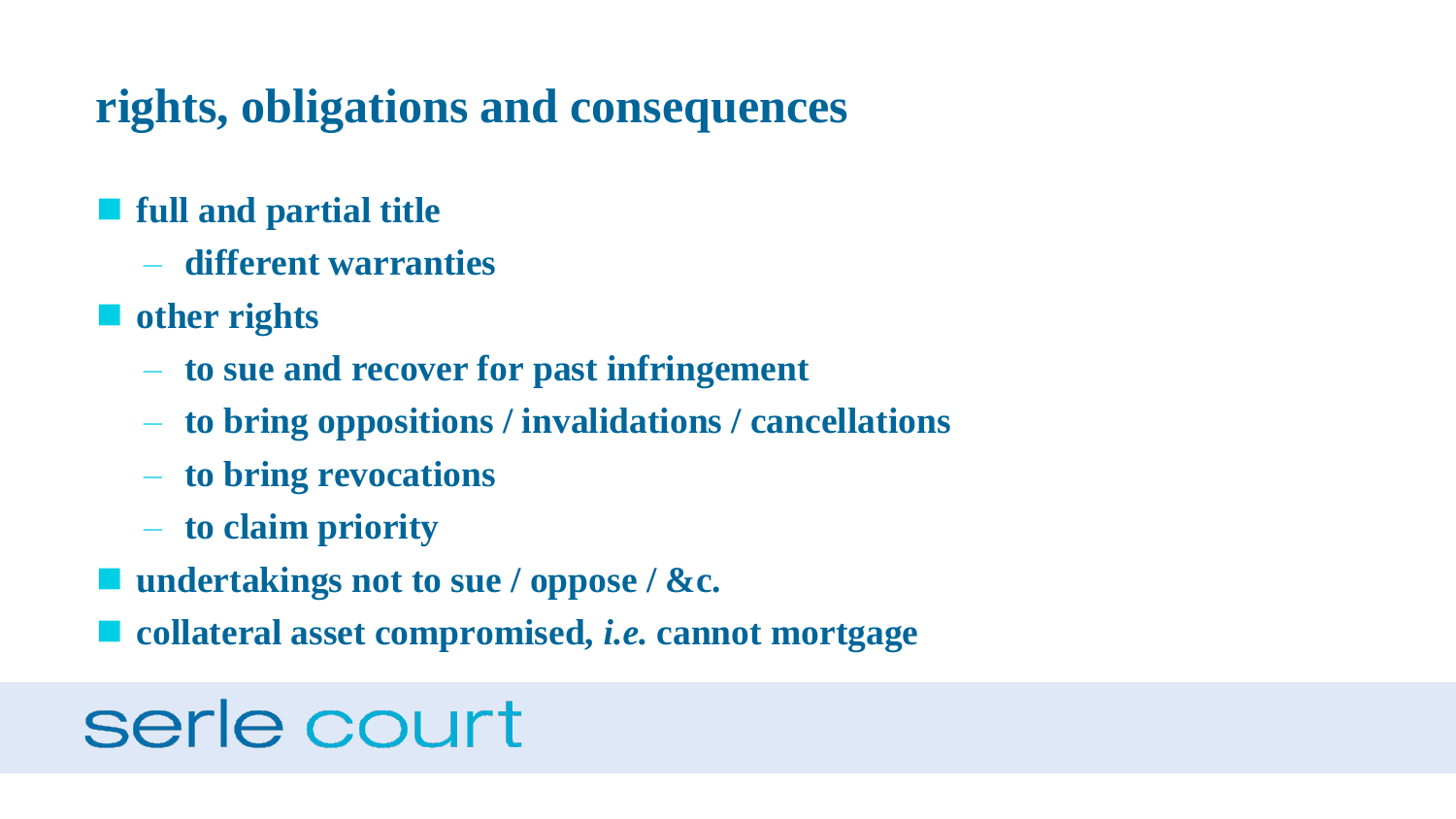#### **miscellaneous**

- ◼ **permissible grey areas,** *e.g.* **variants**
- ◼ **future changes to territory / gds, svs / marks**
- ◼ **if a breach, where to sue (jurisdiction)**
	- **interim relief: same place or anywhere**
	- **damages not an adequate remedy to aid interim relief**
- ◼ **applicable governing law (Scotland, NI, EU (!?))**
- ◼ **ADR mandatory / optional / excluded (arb / med)**
	- **review mechanism of terms and compliance**
- ◼ **notification requirement of competitor activity – co-operation**
- ◼ **effective date (post / retro –** *intra se* **effect)**
- ◼ **termination and auto end date** *vs* **renewable (auto, requested)**
- ◼ **surviving clauses,** *e.g.* **confidential information**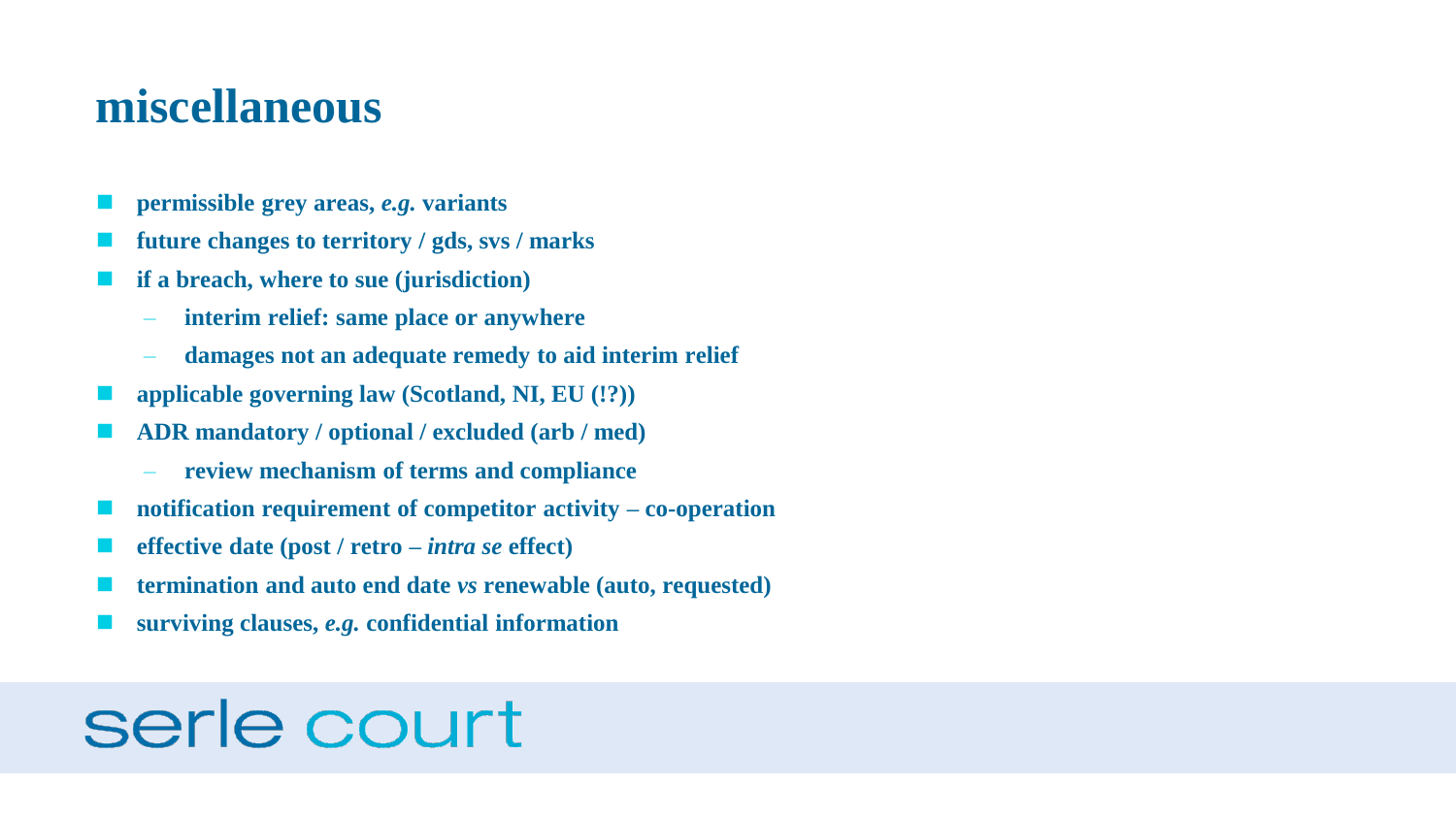#### **"Just say NO" – Nancy Regan**

#### ■ if obvious, then don't need

#### ■ if not obvious, then high risk of failure

- **limitations on sign format unknown by marketing as the agreement will be kept by the lawyers in a drawer**
- **limitations on goods / services overtaken by technology or classification issues, unless very specific**
- **different LoC issues in each jurisdiction, so pan-EU (or worse, pan-world (***e.g.* **pronunciation, meaning / alliteration) unlikely to be the same**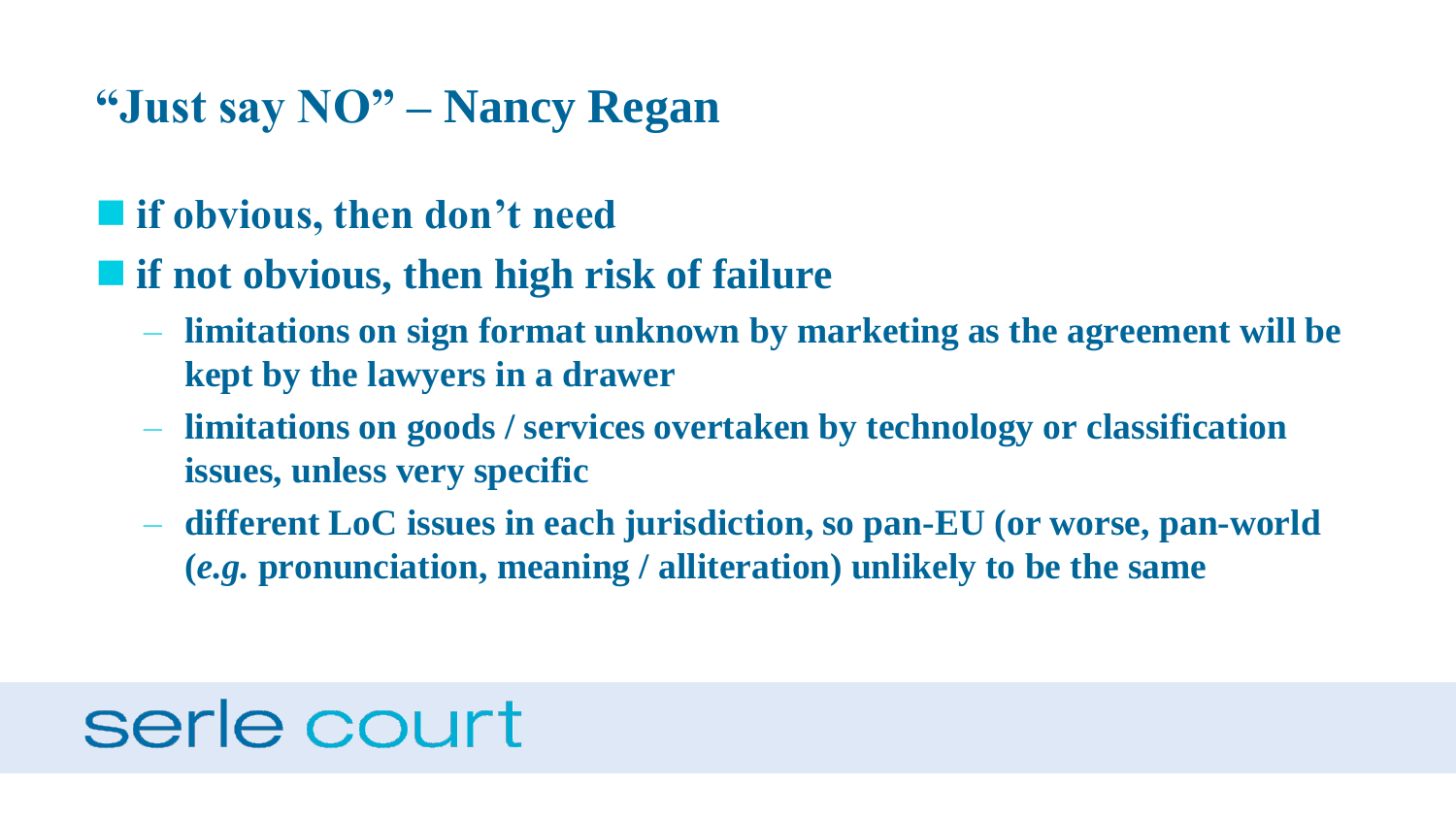## **some of the IP Juniors at Serle Court**







Thomas Elias (2008) Adrian de Froment (2013)



Stephanie Wickenden (2014) Stephanie Thompson (2017)